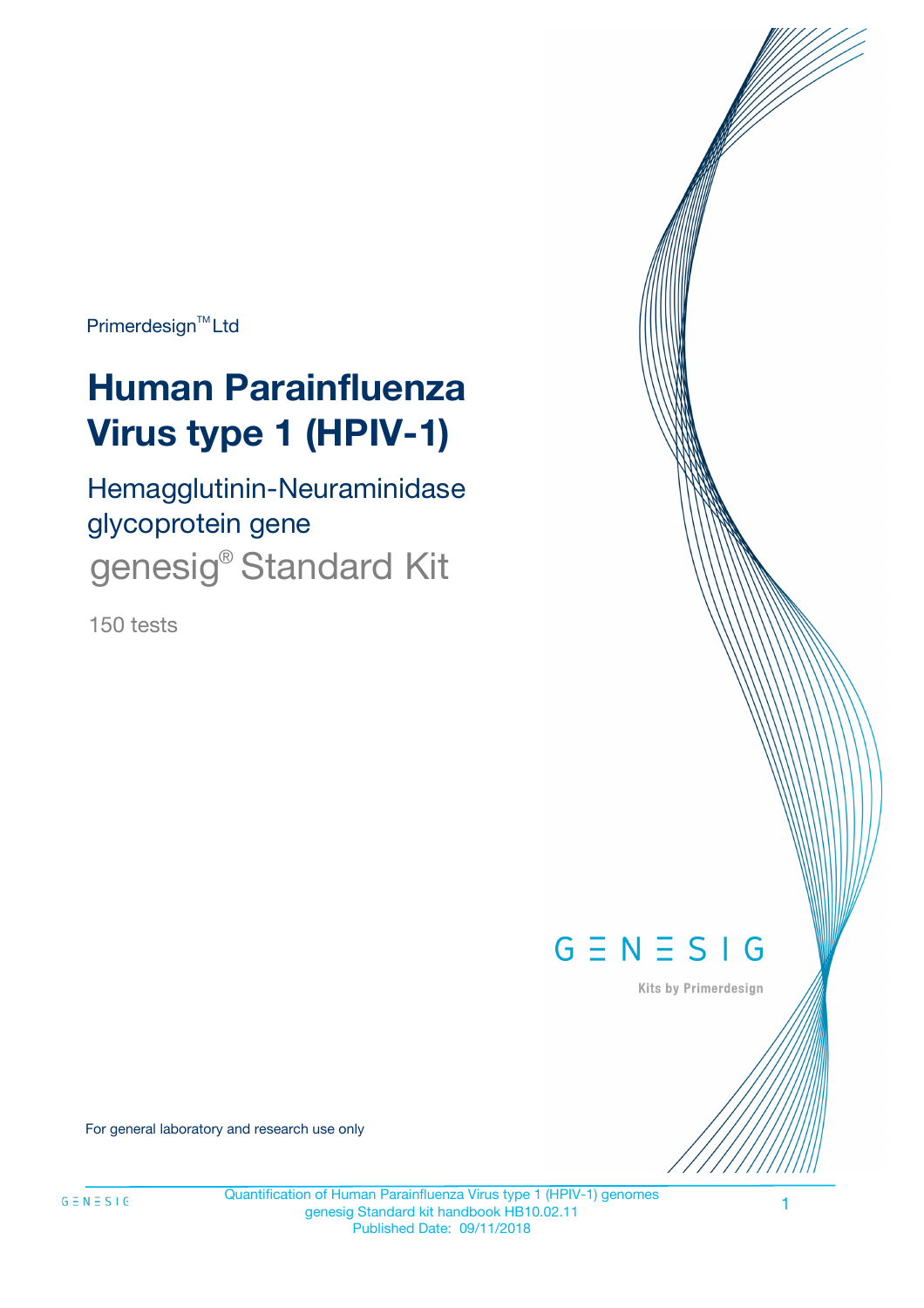## Introduction to Human Parainfluenza Virus type 1 (HPIV-1)

Human parainfluenza viruses (HPIVs) are a group of four distinct serotypes of single-stranded RNA viruses belonging to the paramyxovirus family. They are the second most common cause of lower respiratory tract infection in younger children. Repeated infection throughout the life of the host is not uncommon. Symptoms of later breakouts include upper respiratory tract illness as in a cold and sore throat. The incubation period of all four serotypes is 1 to 7 days. Parainfluenza viruses can be detected via cell culture, immunofluorescent microscopy, and PCR. Though no vaccines currently exist, research into vaccines for HHPIV-1, -2, and -3 is underway. Parainfluenza viruses last only a few hours in the environment and are inactivated by soap and water.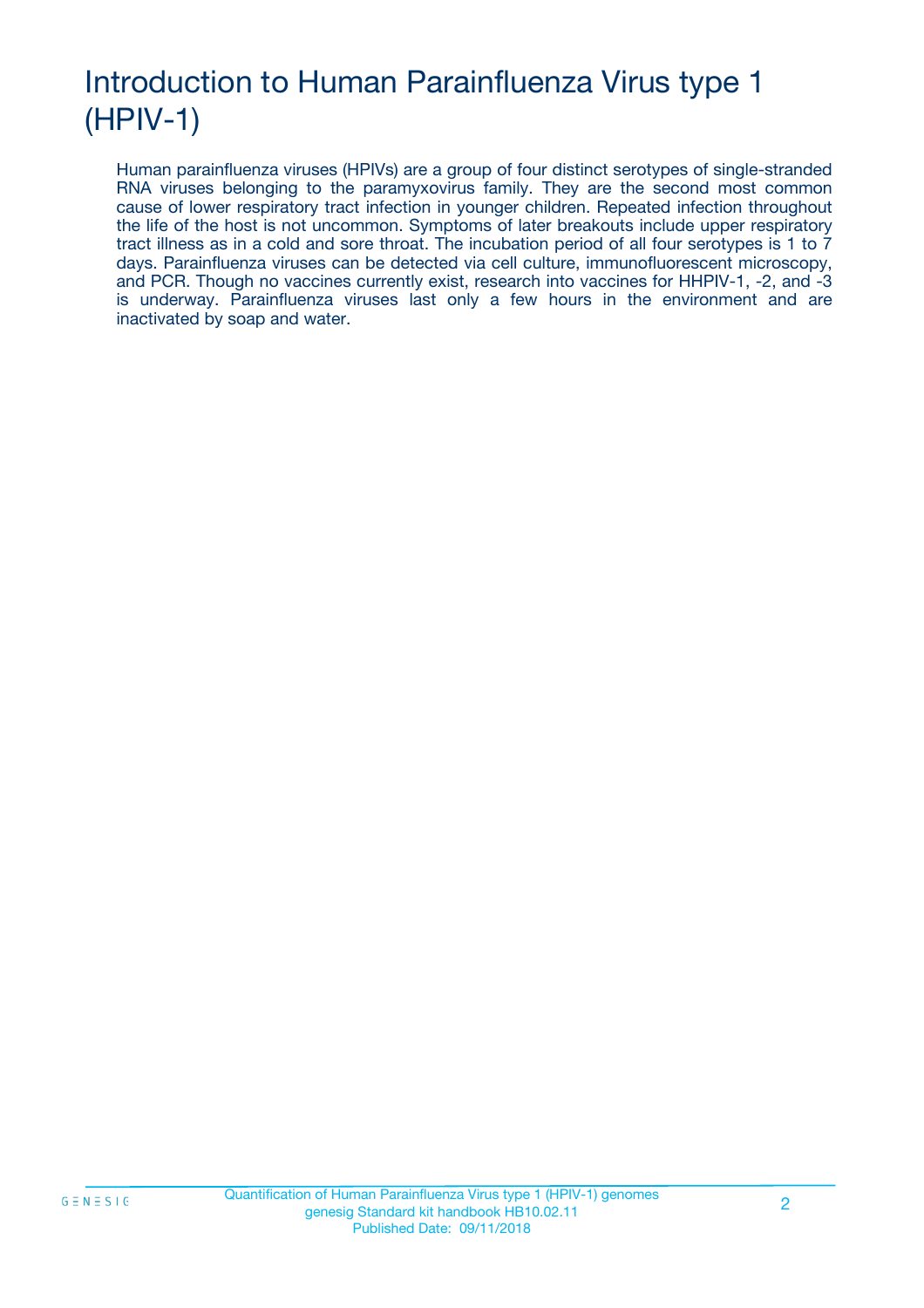## **Specificity**

The Primerdesign genesig Kit for Human Parainfluenza Virus type 1 (HPIV-1) (HPIV1) genomes is designed for the in vitro quantification of HPIV1 genomes. The kit is designed to have a broad detection profile. Specifically, the primers represent 100% homology with over 95% of the NCBI database reference sequences available at the time of design.

The dynamics of genetic variation means that new sequence information may become available after the initial design. Primerdesign periodically reviews the detection profiles of our kits and when required releases new versions.

The primers have 100% homology with over 95% of reference sequences in the NCBI database and therefore have a very broadest quantification profile. However, due to the inherent instability of RNA viral genomes, it is not possible guarantee quantification of all clinical isolates.

If you require further information, or have a specific question about the detection profile of this kit then please send an e.mail to enquiry@primerdesign.co.uk and our bioinformatics team will answer your question.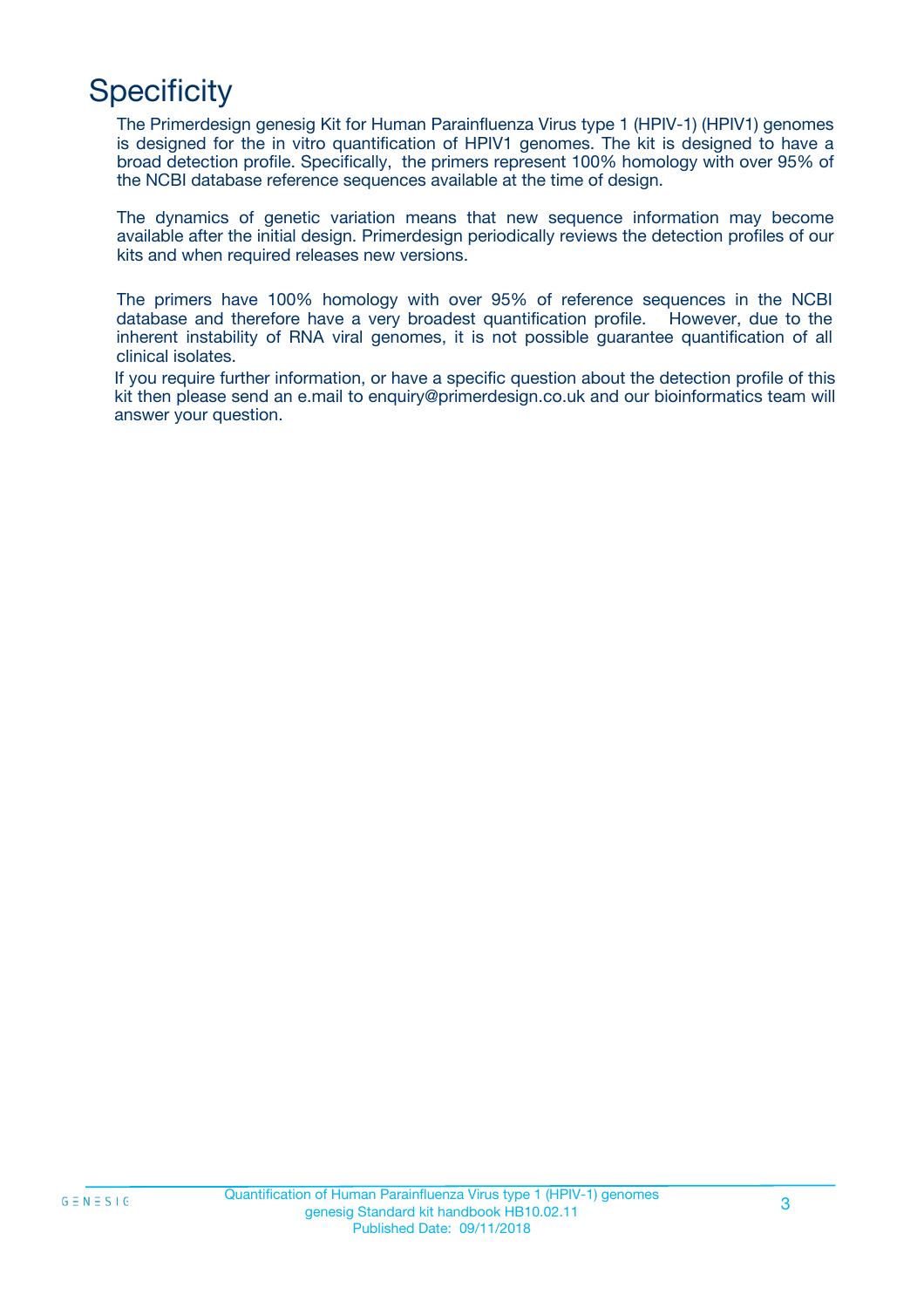### Kit contents

- **HPIV1 specific primer/probe mix (150 reactions BROWN)** FAM labelled
- **HPIV1 positive control template (for Standard curve RED)**
- **RNase/DNase free water (WHITE)** for resuspension of primer/probe mixes
- **Template preparation buffer (YELLOW)** for resuspension of positive control template and standard curve preparation

### **Reagents and equipment to be supplied by the user**

#### **Real-time PCR Instrument**

#### **Extraction kit**

This kit is recommended for use with genesig Easy DNA/RNA Extraction kit. However, it is designed to work well with all processes that yield high quality RNA and DNA with minimal PCR inhibitors.

**oasigTM lyophilised OneStep or Precision**®**PLUS OneStep 2X RT-qPCR Master Mix** Contains complete OneStep RT-qPCR master mix

**Pipettors and Tips**

**Vortex and centrifuge**

**Thin walled 1.5 ml PCR reaction tubes**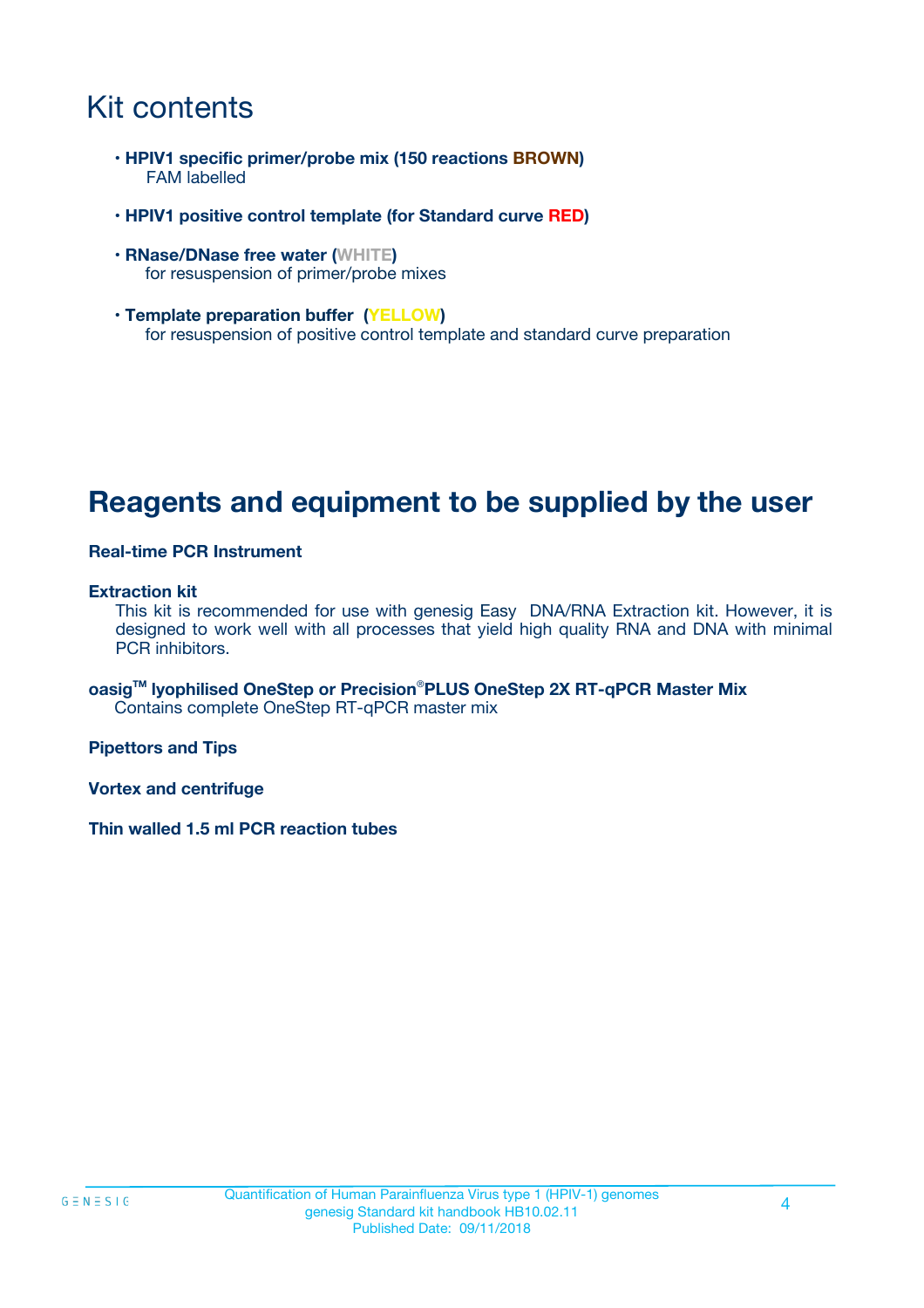### Kit storage and stability

This kit is stable at room temperature but should be stored at -20ºC on arrival. Once the lyophilised components have been resuspended they should not be exposed to temperatures above -20°C for longer than 30 minutes at a time and unnecessary repeated freeze/thawing should be avoided. The kit is stable for six months from the date of resuspension under these circumstances.

If a standard curve dilution series is prepared this can be stored frozen for an extended period. If you see any degradation in this serial dilution a fresh standard curve can be prepared from the positive control.

Primerdesign does not recommend using the kit after the expiry date stated on the pack.

### Suitable sample material

All kinds of sample material suited for PCR amplification can be used. Please ensure the samples are suitable in terms of purity, concentration, and RNA/DNA integrity. Always run at least one negative control with the samples. To prepare a negative-control, replace the template RNA sample with RNase/DNase free water.

### Dynamic range of test

Under optimal PCR conditions genesig HPIV1 detection kits have very high priming efficiencies of >95% and can detect less than 100 copies of target template.

### Notices and disclaimers

This product is developed, designed and sold for research purposes only. It is not intended for human diagnostic or drug purposes or to be administered to humans unless clearly expressed for that purpose by the Food and Drug Administration in the USA or the appropriate regulatory authorities in the country of use. During the warranty period Primerdesign genesig detection kits allow precise and reproducible data recovery combined with excellent sensitivity. For data obtained by violation to the general GLP guidelines and the manufacturer's recommendations the right to claim under guarantee is expired. PCR is a proprietary technology covered by several US and foreign patents. These patents are owned by Roche Molecular Systems Inc. and have been sub-licensed by PE Corporation in certain fields. Depending on your specific application you may need a license from Roche or PE to practice PCR. Additional information on purchasing licenses to practice the PCR process may be obtained by contacting the Director of Licensing at Roche Molecular Systems, 1145 Atlantic Avenue, Alameda, CA 94501 or Applied Biosystems business group of the Applera Corporation, 850 Lincoln Centre Drive, Foster City, CA 94404. In addition, the 5' nuclease assay and other homogeneous amplification methods used in connection with the PCR process may be covered by U.S. Patents 5,210,015 and 5,487,972, owned by Roche Molecular Systems, Inc, and by U.S. Patent 5,538,848, owned by The Perkin-Elmer Corporation.

### Trademarks

Primerdesign™ is a trademark of Primerdesign Ltd.

genesig $^\circledR$  is a registered trademark of Primerdesign Ltd.

The PCR process is covered by US Patents 4,683,195, and 4,683,202 and foreign equivalents owned by Hoffmann-La Roche AG. BI, ABI PRISM® GeneAmp® and MicroAmp® are registered trademarks of the Applera Genomics (Applied Biosystems Corporation). BIOMEK® is a registered trademark of Beckman Instruments, Inc.; iCycler™ is a registered trademark of Bio-Rad Laboratories, Rotor-Gene is a trademark of Corbett Research. LightCycler™ is a registered trademark of the Idaho Technology Inc. GeneAmp®, TaqMan® and AmpliTaqGold® are registered trademarks of Roche Molecular Systems, Inc., The purchase of the Primerdesign™ reagents cannot be construed as an authorization or implicit license to practice PCR under any patents held by Hoffmann-LaRoche Inc.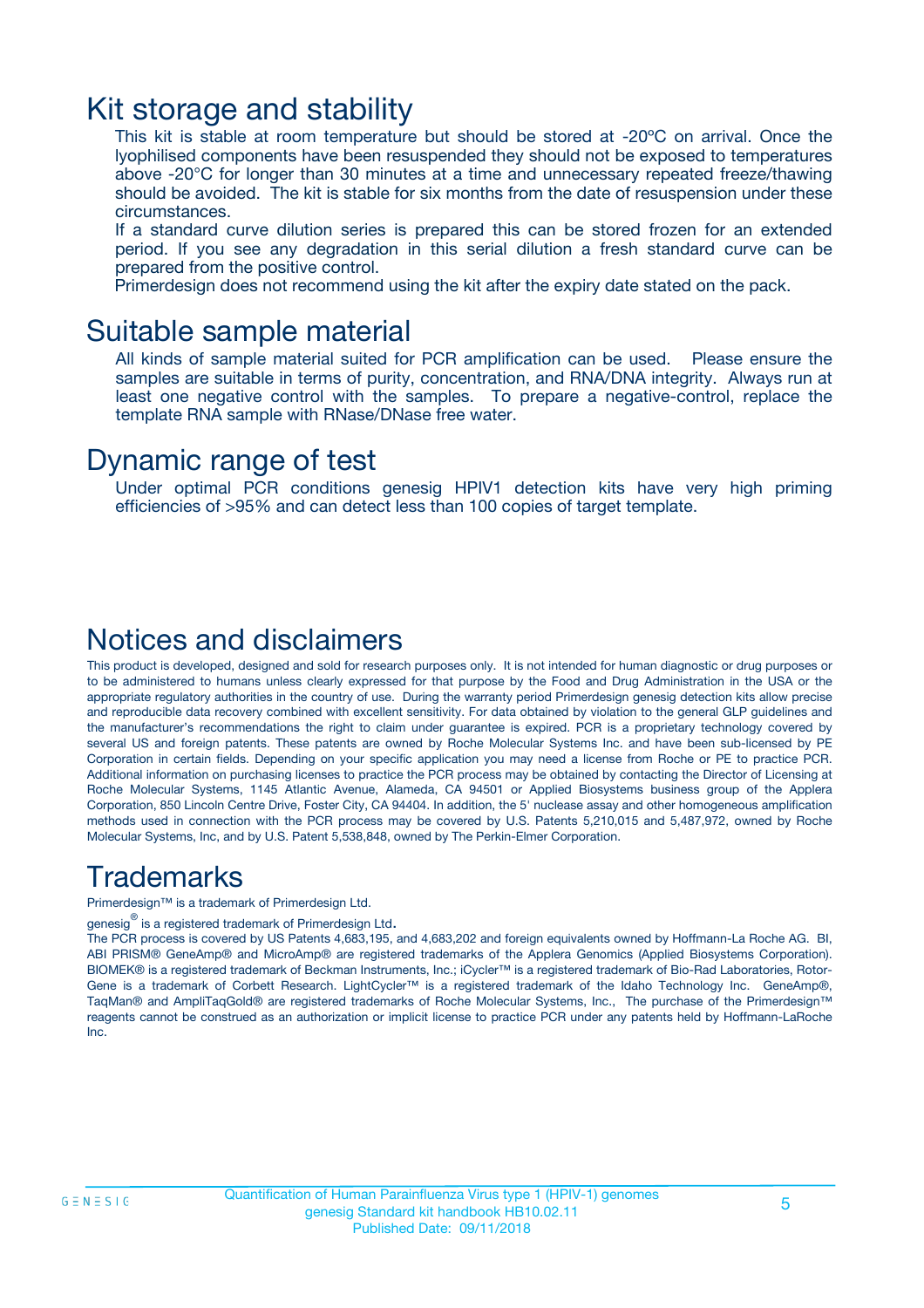## Principles of the test

#### **Real-time PCR**

A HPIV1 specific primer and probe mix is provided and this can be detected through the FAM channel.

The primer and probe mix provided exploits the so-called TaqMan® principle. During PCR amplification, forward and reverse primers hybridize to the HPIV1 cDNA. A fluorogenic probe is included in the same reaction mixture which consists of a DNA probe labeled with a 5`-dye and a 3`-quencher. During PCR amplification, the probe is cleaved and the reporter dye and quencher are separated. The resulting increase in fluorescence can be detected on a range of qPCR platforms.

#### **Positive control**

For copy number determination and as a positive control for the PCR set up, the kit contains a positive control template. This can be used to generate a standard curve of HPIV1 copy number / Cq value. Alternatively the positive control can be used at a single dilution where full quantitative analysis of the samples is not required. Each time the kit is used, at least one positive control reaction must be included in the run. A positive result indicates that the primers and probes for detecting the target HPIV1 gene worked properly in that particular experimental scenario. If a negative result is obtained the test results are invalid and must be repeated. Care should be taken to ensure that the positive control does not contaminate any other kit component which would lead to false-positive results. This can be achieved by handling this component in a Post PCR environment. Care should also be taken to avoid cross-contamination of other samples when adding the positive control to the run. This can be avoided by sealing all other samples and negative controls before pipetting the positive control into the positive control well.

#### **Negative control**

To validate any positive findings a negative control reaction should be included every time the kit is used. For this reaction the RNase/DNase free water should be used instead of template. A negative result indicates that the reagents have not become contaminated while setting up the run.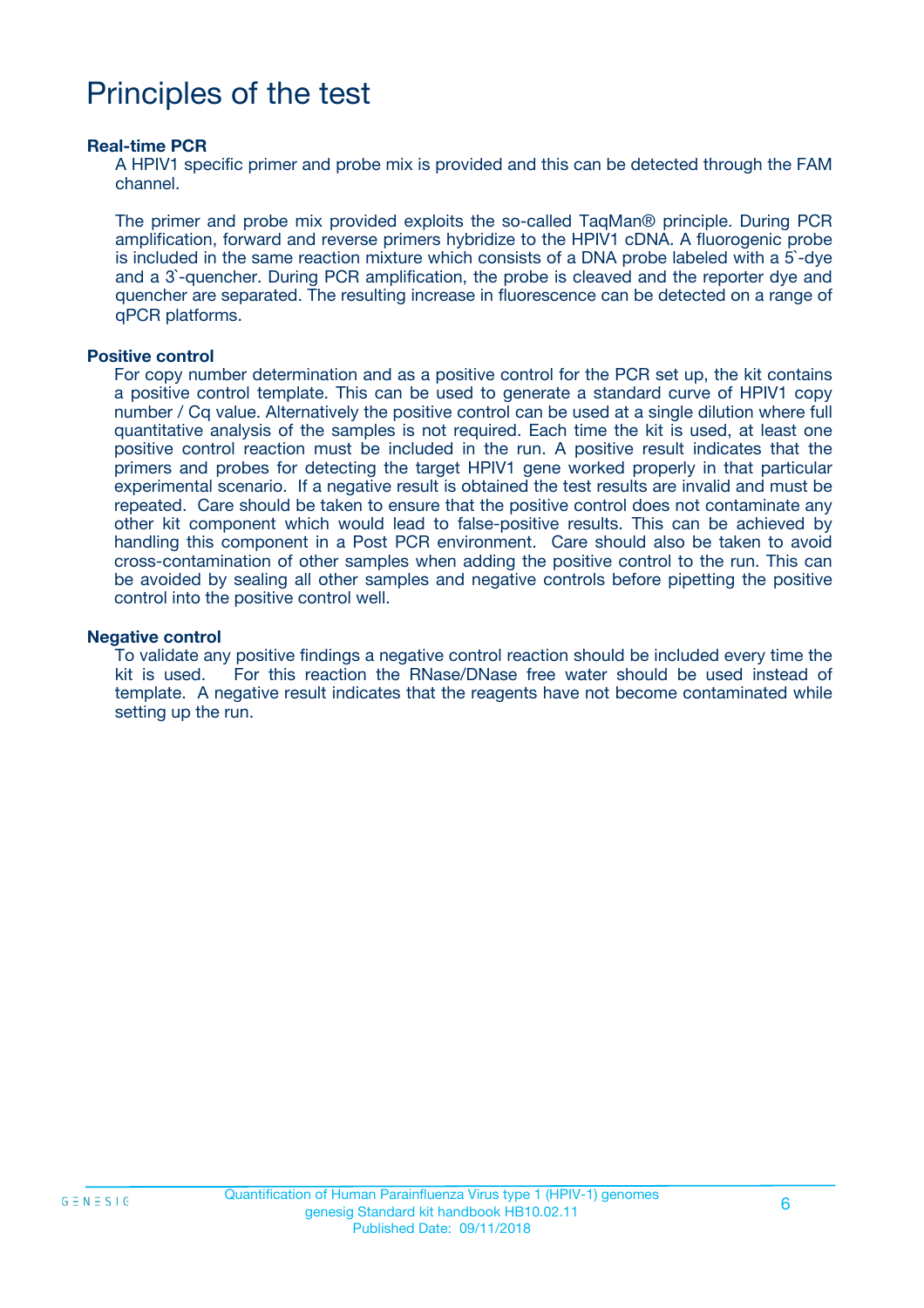### Resuspension protocol

To minimize the risk of contamination with foreign DNA, we recommend that all pipetting be performed in a PCR clean environment. Ideally this would be a designated PCR lab or PCR cabinet. Filter tips are recommended for all pipetting steps.

#### **1. Pulse-spin each tube in a centrifuge before opening.**

This will ensure lyophilised primer and probe mix is in the base of the tube and is not spilt upon opening the tube.

**2. Resuspend the kit components in the RNase/DNase free water supplied, according to the table below:**

To ensure complete resuspension, vortex each tube thoroughly.

| Component - resuspend in water | <b>Nolume</b> |
|--------------------------------|---------------|
| <b>Pre-PCR pack</b>            |               |
| HPIV1 primer/probe mix (BROWN) | $165$ $\mu$   |

#### **3. Resuspend the positive control template in the template preparation buffer supplied, according to the table below:**

To ensure complete resuspension, vortex the tube thoroughly.

| Component - resuspend in template preparation buffer |          |
|------------------------------------------------------|----------|
| <b>Post-PCR heat-sealed foil</b>                     |          |
| HPIV1 Positive Control Template (RED) *              | ่ 500 µl |

\* This component contains high copy number template and is a VERY significant contamination risk. It must be opened and handled in a separate laboratory environment, away from the other components.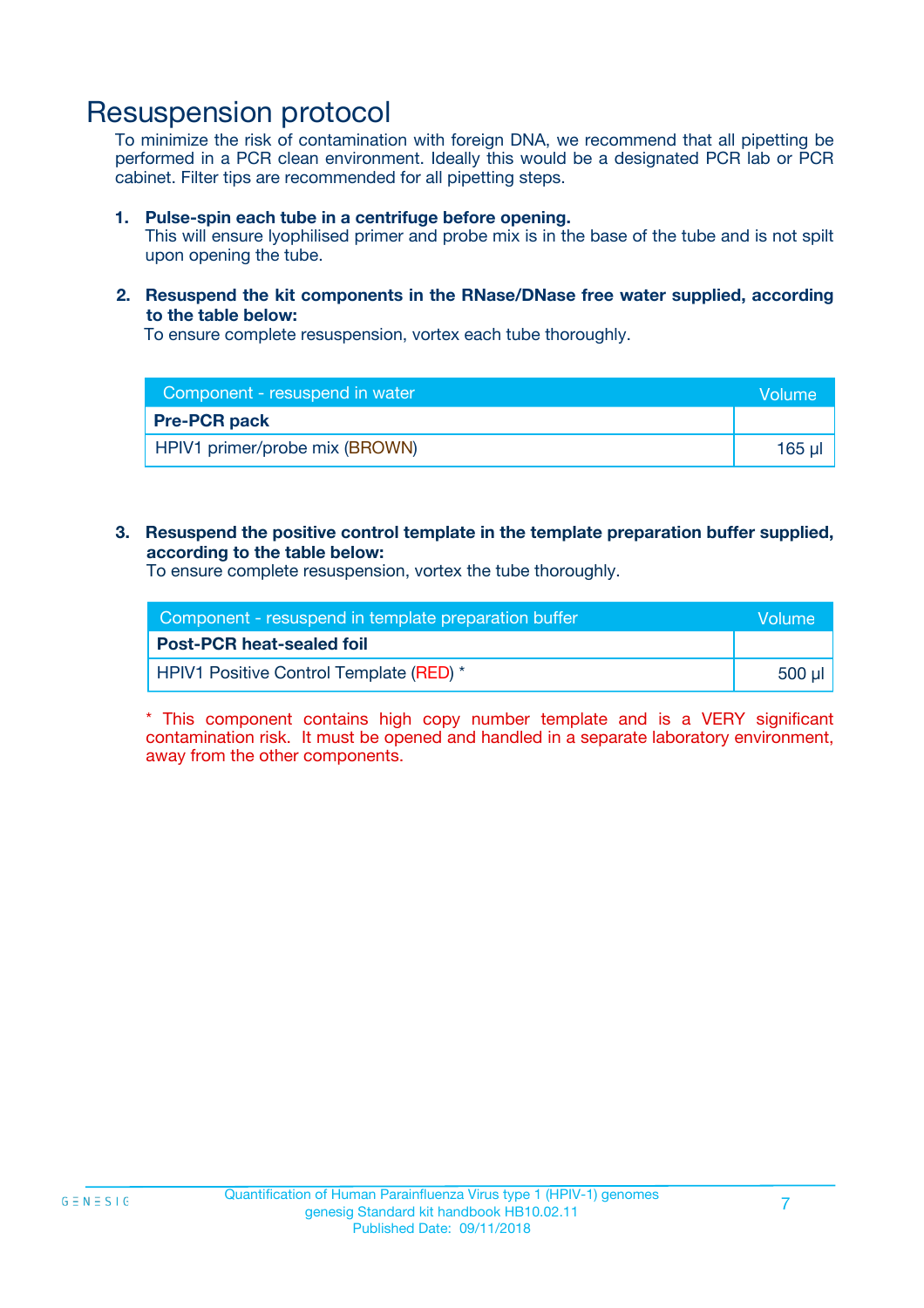### OneStep RT-qPCR detection protocol

A OneStep approach combining the reverse transcription and amplification in a single closed tube is the preferred method. If, however, a two step approach is required see page 10.

#### **For optimum performance and sensitivity.**

All pipetting steps and experimental plate set up should be performed on ice. After the plate is poured proceed immediately to the OneStep amplification protocol. Prolonged incubation of reaction mixes at room temperature can lead to PCR artifacts that reduce the sensitivity of detection.

**1. For each RNA sample prepare a reaction mix according to the table below:** Include sufficient reactions for positive and negative controls.

| Component                                                    | Volume   |
|--------------------------------------------------------------|----------|
| oasig OneStep or PrecisionPLUS OneStep 2X RT-qPCR Master Mix | $10 \mu$ |
| HPIV1 primer/probe mix (BROWN)                               | 1 µl     |
| <b>RNase/DNase free water (WHITE)</b>                        | $4 \mu$  |
| <b>Final Volume</b>                                          | $15$ µ   |

- **2. Pipette 15µl of this mix into each well according to your qPCR experimental plate set up.**
- **3. Pipette 5µl of RNA template into each well, according to your experimental plate set up.**

For negative control wells use 5µl of RNase/DNase free water. The final volume in each well is 20ul.

**4. If a standard curve is included for quantitative analysis prepare a reaction mix according to the table below:**

| Component                                                    | Volume |
|--------------------------------------------------------------|--------|
| oasig OneStep or PrecisionPLUS OneStep 2X RT-qPCR Master Mix | 10 µl  |
| HPIV1 primer/probe mix (BROWN)                               | 1 µl   |
| <b>RNase/DNase free water (WHITE)</b>                        | 4 µl   |
| <b>Final Volume</b>                                          | 15 µl  |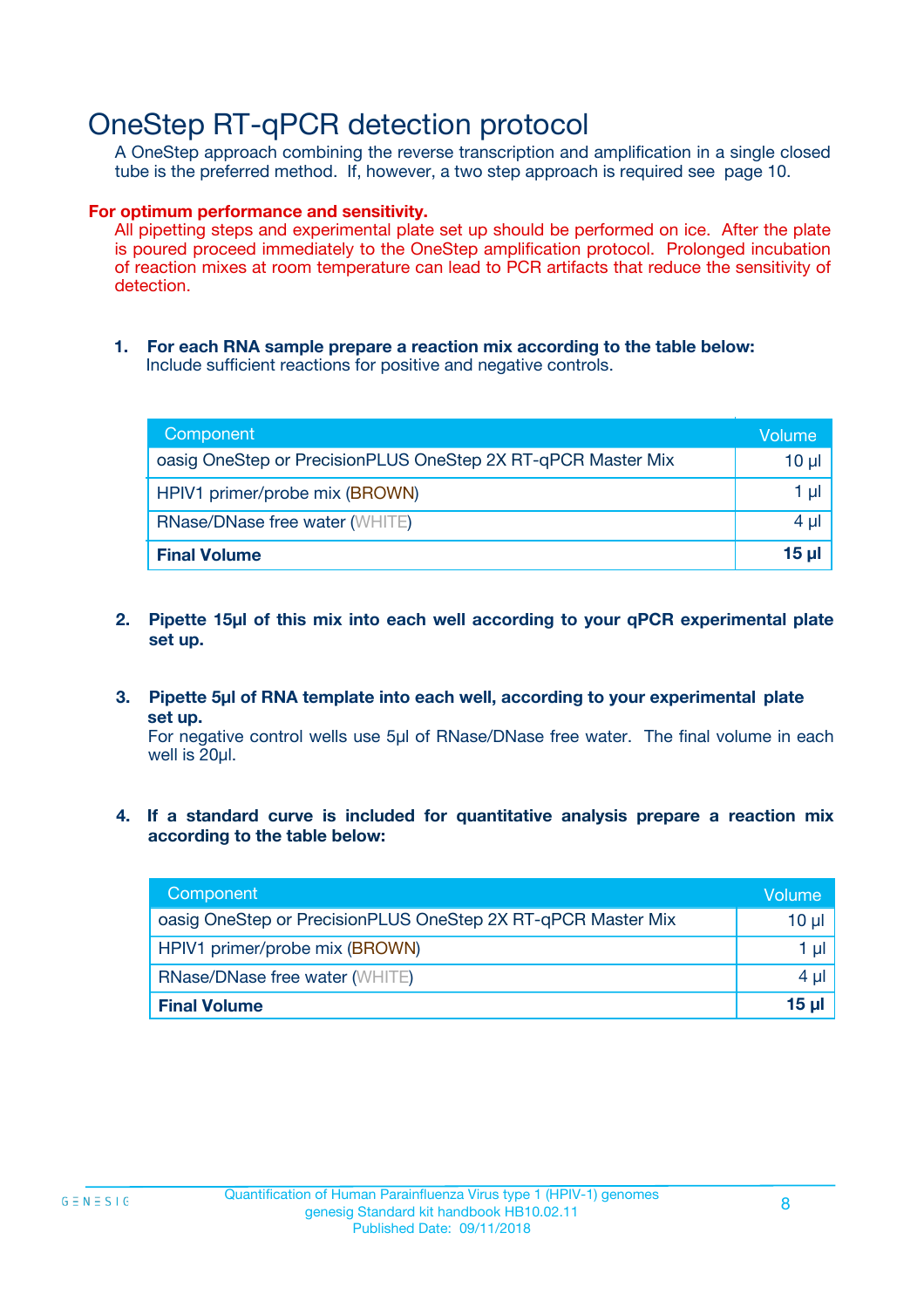#### **5. Preparation of standard curve dilution series**

- 1) Pipette 90µl of template preparation buffer into 5 tubes and label 2-6
- 2) Pipette 10µl of Positive Control Template (RED) into tube 2
- 3) Vortex thoroughly
- 4) Change pipette tip and pipette 10µl from tube 2 into tube 3
- 5) Vortex thoroughly

Repeat steps 4 and 5 to complete the dilution series

| <b>Standard Curve</b>         | <b>Copy Number</b>     |
|-------------------------------|------------------------|
| Tube 1 Positive control (RED) | $2 \times 10^5$ per µl |
| Tube 2                        | $2 \times 10^4$ per µl |
| Tube 3                        | $2 \times 10^3$ per µl |
| Tube 4                        | $2 \times 10^2$ per µl |
| Tube 5                        | 20 per $\mu$           |
| Tube 6                        | 2 per µl               |

**6. Pipette 5µl of standard template into each well for the standard curve according to your plate set up**

The final volume in each well is 20ul.

## OneStep RT-qPCR amplification protocol

Amplification conditions using oasig OneStep or PrecisionPLUS OneStep 2X RT-qPCR Master Mix.

|             | <b>Step</b>                  | <b>Time</b>      | <b>Temp</b>    |
|-------------|------------------------------|------------------|----------------|
|             | <b>Reverse Transcription</b> | $10 \text{ min}$ | 55 °C          |
|             | Enzyme activation            | 2 min            | $95^{\circ}$ C |
| Cycling x50 | Denaturation                 | 10 <sub>s</sub>  | $95^{\circ}$ C |
|             | <b>DATA COLLECTION *</b>     | 60 s             | $60^{\circ}$ C |

\* Fluorogenic data should be collected during this step through the FAM channel